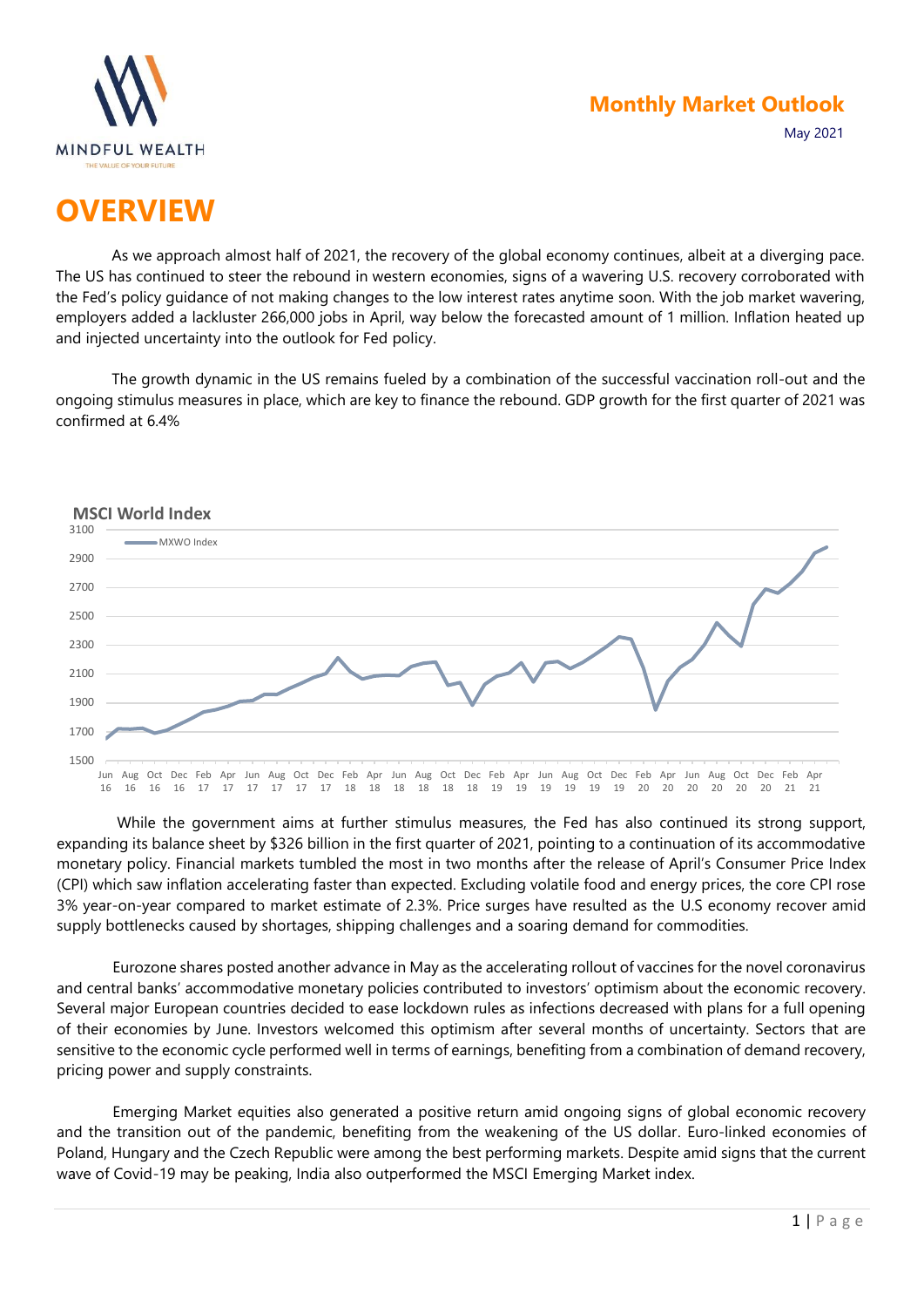

### **Monthly Market Outlook**

Mar 20 Jun 20 Sep 20 Dec 20 Mar 21

May 2021

Japan's major stock indexes produced varied results for the month. After a steep drop in the mid of May, the Japanese stock market subsequently recovered as global inflation fears receded to close up 1.4% for the month.

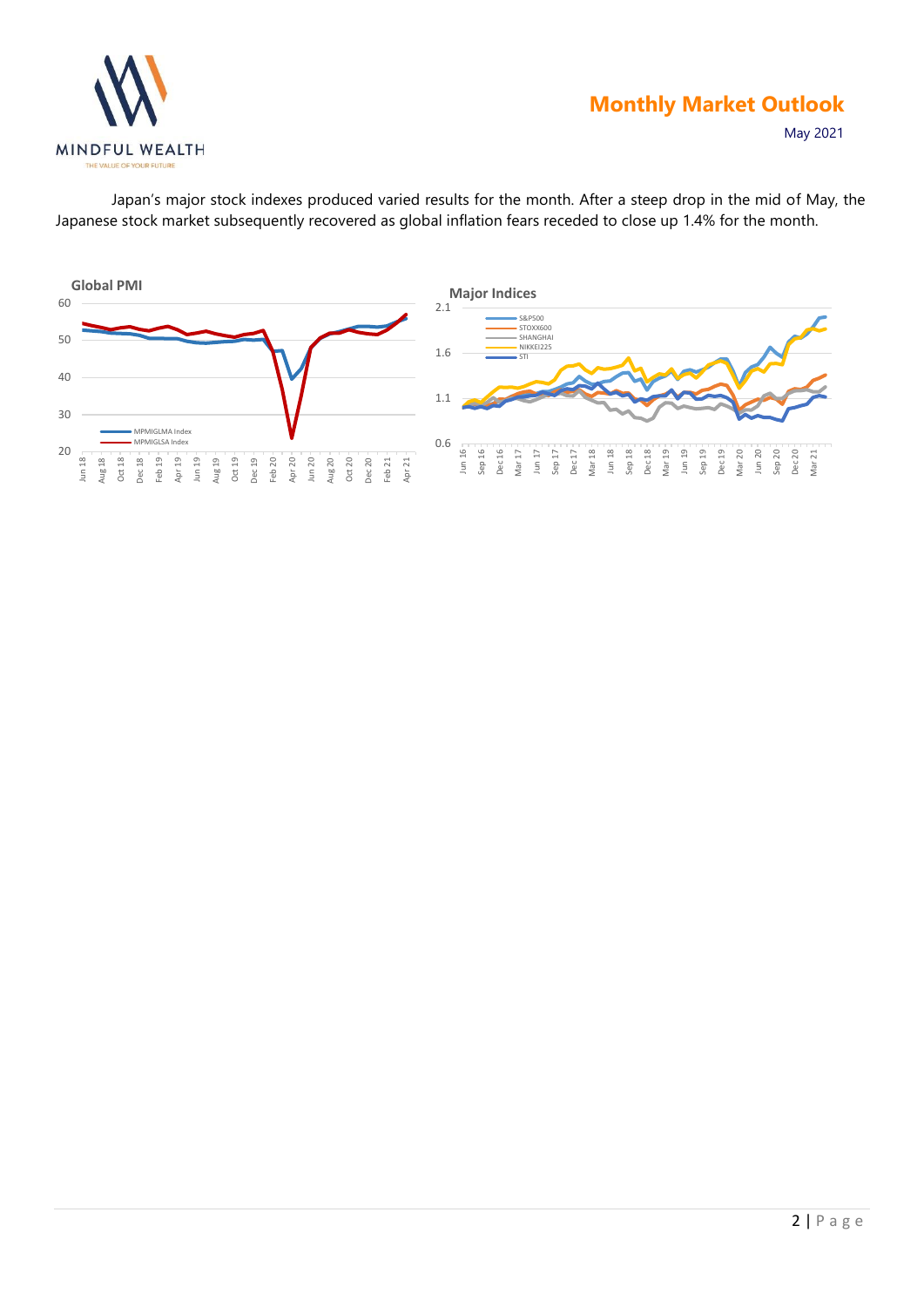

# **MARKET STATISTICS**

### **ECONOMY**

### Economy

|                   | %1M                      | %6M      | %1Y      | <b>3Y</b>      |                   | %1M  | %6M     | %1Y    | <b>3Y</b> |
|-------------------|--------------------------|----------|----------|----------------|-------------------|------|---------|--------|-----------|
| <b>World MPMI</b> | 1.6%                     | 5.3%     | 41.2%    |                | <b>EM MPMI</b>    | 1.8% | $-2.2%$ | 22.4%  |           |
| <b>World SPMI</b> | 4.2%                     | 7.8%     | 140.5%   |                | <b>EM SPMI</b>    | 2.1% | $-0.9%$ | 71.1%  |           |
|                   |                          |          |          |                |                   |      |         |        |           |
| <b>US CPI</b>     | 0.8%                     | 2.4%     | 4.2%     |                | <b>EU CPI</b>     | 0.6% | 2.0%    | 2.0%   |           |
| <b>US PPI</b>     | 0.6%                     | 3.7%     | 6.1%     |                | <b>EU PPI</b>     | 0.9% | 5.8%    | 7.6%   |           |
| <b>US UNEMP</b>   | 1.7%                     | $-11.6%$ | $-58.8%$ |                | <b>EU UNEMP</b>   | 0.0% | $-3.9%$ | 9.0%   |           |
| <b>US MPMI</b>    | $-6.2%$                  | 3.2%     | 45.6%    |                | <b>EU MPMI</b>    | 0.6% | 14.3%   | 86.5%  |           |
|                   | $\overline{\phantom{0}}$ |          |          | $\overline{a}$ | <b>EU SPMI</b>    | 1.8% | 7.7%    | 320.8% |           |
|                   |                          |          |          |                |                   |      |         |        |           |
| <b>CHINA MPMI</b> | 2.6%                     | $-3.2%$  | 5.1%     |                | <b>SWISS MPMI</b> | 4.8% | 31.4%   | 68.7%  |           |
| <b>CHINA SPMI</b> | 3.7%                     | $-0.9%$  | 26.8%    |                | <b>SWISS SPMI</b> | 3.8% | 14.5%   | 169.2% |           |

### **KEY RATES**

#### **Sovereign Key Rates**

|                  | May    | $\Delta 1$ M | $\Delta 6M$ | <b>Δ1Υ</b> |                  | May       | $\Delta 1$ M | $\Delta 6M$ | <b>Δ1Υ</b> |
|------------------|--------|--------------|-------------|------------|------------------|-----------|--------------|-------------|------------|
| <b>US 2Y</b>     | 0.1426 | $-0.0187$    | 0.0119      | $-0.0137$  | <b>EU 2Y</b>     | $-0.6687$ | 0.0211       | 0.0588      | $-0.0800$  |
| <b>US 5Y</b>     | 0.8003 | $-0.0474$    | 0.4861      | 0.0572     | EU 5Y            | $-0.5695$ | 0.0088       | 0.1760      | $-0.1084$  |
| <b>US 10Y</b>    | 1.5960 | $-0.0316$    | 0.7871      | 0.1872     | <b>EU 10Y</b>    | $-0.1833$ | 0.0192       | 0.3694      | $-0.1229$  |
| <b>US 30Y</b>    | 2.2835 | $-0.0167$    | 0.7316      | 0.1612     | <b>EU 30Y</b>    | 0.3835    | 0.0281       | 0.5236      | $-0.1684$  |
|                  |        |              |             |            |                  |           |              |             |            |
| <b>CHINA 2Y</b>  | 2.5799 | $-0.0531$    | $-0.3170$   | 1.1501     | SWISS 2Y         | $-0.7907$ | $-0.0115$    | 0.0317      | $-0.1104$  |
| <b>CHINA 5Y</b>  | 2.9129 | $-0.0445$    | $-0.1093$   | 0.8695     | SWISS 5Y         | $-0.5194$ | 0.0263       | 0.2113      | $-0.1083$  |
| <b>CHINA 10Y</b> | 3.0850 | $-0.0690$    | $-0.1146$   | 0.5842     | SWISS 10Y        | $-0.1724$ | 0.0509       | 0.3229      | $-0.0520$  |
| <b>CHINA 30Y</b> | 3.5807 | $-0.0985$    | $-0.1848$   | 0.3713     | <b>SWISS 30Y</b> | 0.1094    | 0.0956       | 0.3391      | 0.0174     |

### 3Y Sovereign Yield Curve

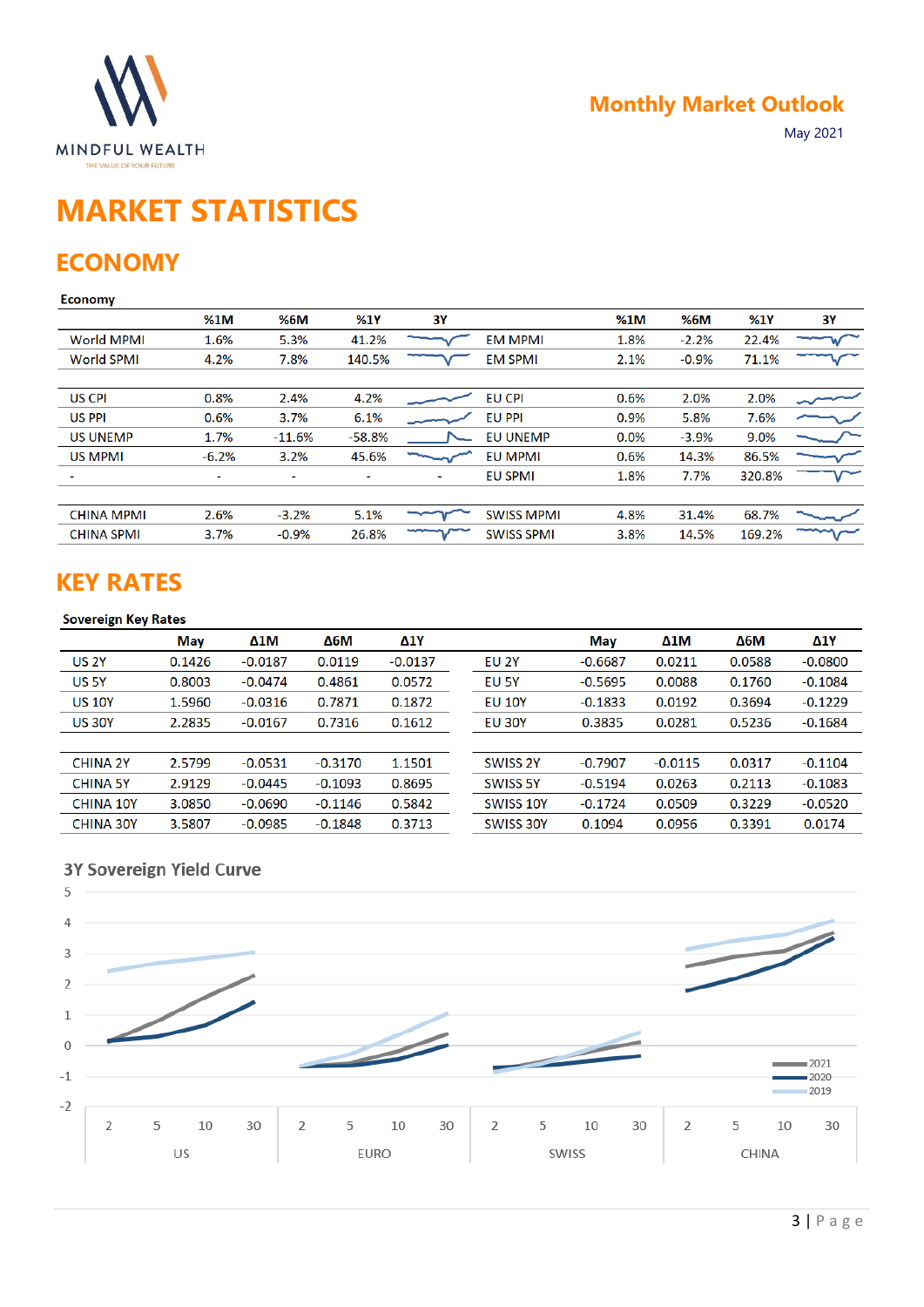

### **EQUITIES**

| <b>Equities</b> | Mav      | <b>YTD</b> | 1Y     | 3Y Ann | 5Y Ann | 3Y SD  | 3Υ |
|-----------------|----------|------------|--------|--------|--------|--------|----|
| <b>WORLD</b>    | 1.38%    | 10.75%     | 38.71% | 12.49% | 12.50% | 12.26% |    |
| EM              | 0.98%    | 5.38%      | 46.27% | 6.68%  | 10.28% | 11.86% |    |
| <b>ASIA PAC</b> | 0.90%    | 4.14%      | 38.25% | 6.54%  | 10.06% | 11.36% |    |
| US              | 0.55%    | 11.93%     | 38.10% | 15.83% | 14.90% | 14.03% |    |
| <b>EUROPE</b>   | 2.65%    | 12.44%     | 27.41% | 4.75%  | 5.88%  | 7.21%  |    |
| <b>CHINA</b>    | $-0.95%$ | 0.09%      | 34.71% | 5.50%  | 14.30% | 15.23% |    |
| <b>SWISS</b>    | 3.83%    | 7.64%      | 15.89% | 10.49% | 7.68%  | 7.16%  |    |
|                 |          |            |        |        |        |        |    |

#### **Style**

|                        | Mav       | YTD    |                    | Mav       | <b>YTD</b> |
|------------------------|-----------|--------|--------------------|-----------|------------|
| <b>WORLD LARGE CAP</b> | 1.36%     | 10.59% | US LARGE CAP       | 0.55%     | 11.93%     |
| <b>WORLD SMALL CAP</b> | 0.66%     | 13.97% | US SMALL CAP       | 2.08%     | 23.15%     |
| WORLD VALUE            | 2.81%     | 15.31% | US VALUE           | 4.52%     | 30.59%     |
| <b>WORLD GROWTH</b>    | $-0.15%$  | 6.14%  | <b>US GROWTH</b>   | $-0.97\%$ | 5.00%      |
| <b>WORLD MOMENTUM</b>  | $-1.02\%$ | 6.17%  | <b>US MOMENTUM</b> | $-1.03%$  | 4.41%      |

#### **S&P500 SECTOR RETURNS**

#### **MSCI WORLD SECTOR RETURNS**

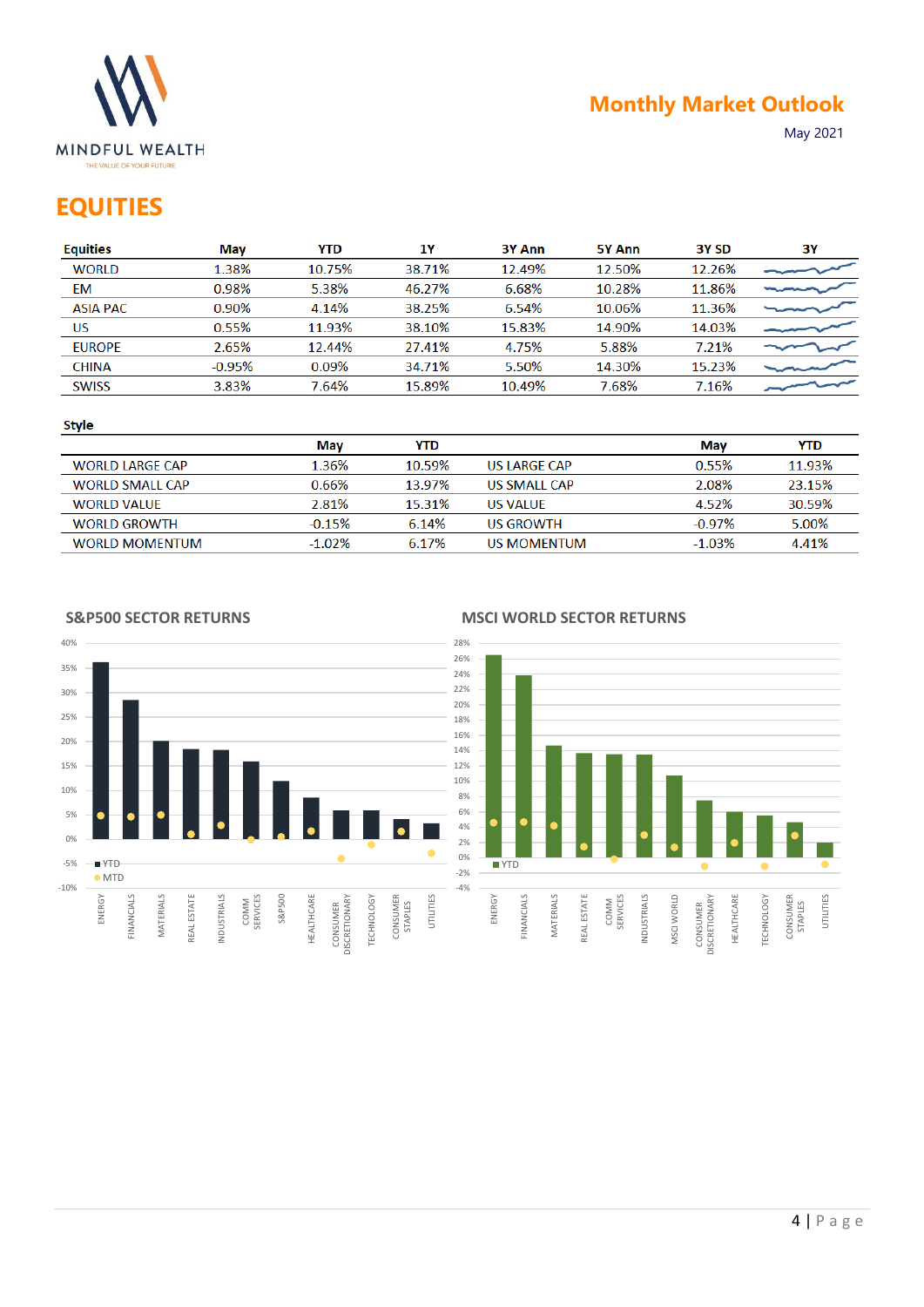

## **FIXED INCOME**

| <b>Fixed Income</b> |      | May      | YTD      |            | 1Υ       | 3Y Ann             |      | 5Y Ann   | 3Y <sub>SD</sub> |            | <b>3Y CURVE</b> |
|---------------------|------|----------|----------|------------|----------|--------------------|------|----------|------------------|------------|-----------------|
| <b>WORLD AGG</b>    |      | 0.74%    | $-2.54%$ |            | 4.26%    | 4.31%              |      | 2.48%    | 5.36%            |            |                 |
| <b>US AGG</b>       |      | 0.33%    | $-2.29%$ |            | $-0.40%$ | 5.06%              |      | 2.88%    | 6.33%            |            |                 |
| <b>EUROPE AGG</b>   |      | 0.20%    | $-2.48%$ |            | 0.58%    | 2.72%              |      | 1.34%    | 3.84%            |            |                 |
| <b>CHINA AGG</b>    |      | 2.26%    | 4.88%    |            | 14.03%   | 5.32%              |      | 4.50%    | 5.70%            |            |                 |
| <b>EM AGG</b>       |      | 0.92%    | $-1.30%$ |            | 8.22%    | 6.21%              |      | 4.73%    | 6.53%            |            |                 |
| <b>SWISS AGG</b>    |      | $-0.26%$ | $-1.85%$ |            | $-0.41%$ | 0.88%              |      | $-0.04%$ | 2.05%            |            |                 |
| <b>OAS</b>          |      |          |          |            |          |                    |      |          |                  |            |                 |
|                     | May  | Δ1M      | Δ6М      | <b>Δ1Υ</b> | ΔЗΥ      |                    | May  | Δ1M      | Δ6М              | <b>Δ1Υ</b> | ΔЗΥ             |
| <b>WORLD IG OAS</b> | 0.89 | $-0.03$  | $-0.18$  | $-0.92$    | $-0.30$  | <b>EM IG OAS</b>   | 1.31 | $-0.04$  | $-0.19$          | $-0.95$    | $-0.36$         |
| <b>WORLD HY OAS</b> | 3.56 | $-0.01$  | $-0.97$  | $-3.42$    | $-0.43$  | EM HY OAS          | 4.98 | $-0.14$  | $-0.79$          | $-3.77$    | 0.27            |
|                     |      |          |          |            |          |                    |      |          |                  |            |                 |
| US IG OAS           | 0.84 | $-0.04$  | $-0.20$  | $-0.90$    | $-0.31$  | EURO IG OAS        | 0.89 | 0.02     | $-0.09$          | $-0.83$    | $-0.34$         |
| <b>US HY OAS</b>    | 2.96 | 0.05     | $-1.16$  | $-3.41$    | $-0.66$  | <b>EURO HY OAS</b> | 2.99 | 0.01     | $-0.71$          | $-2.76$    | $-0.83$         |

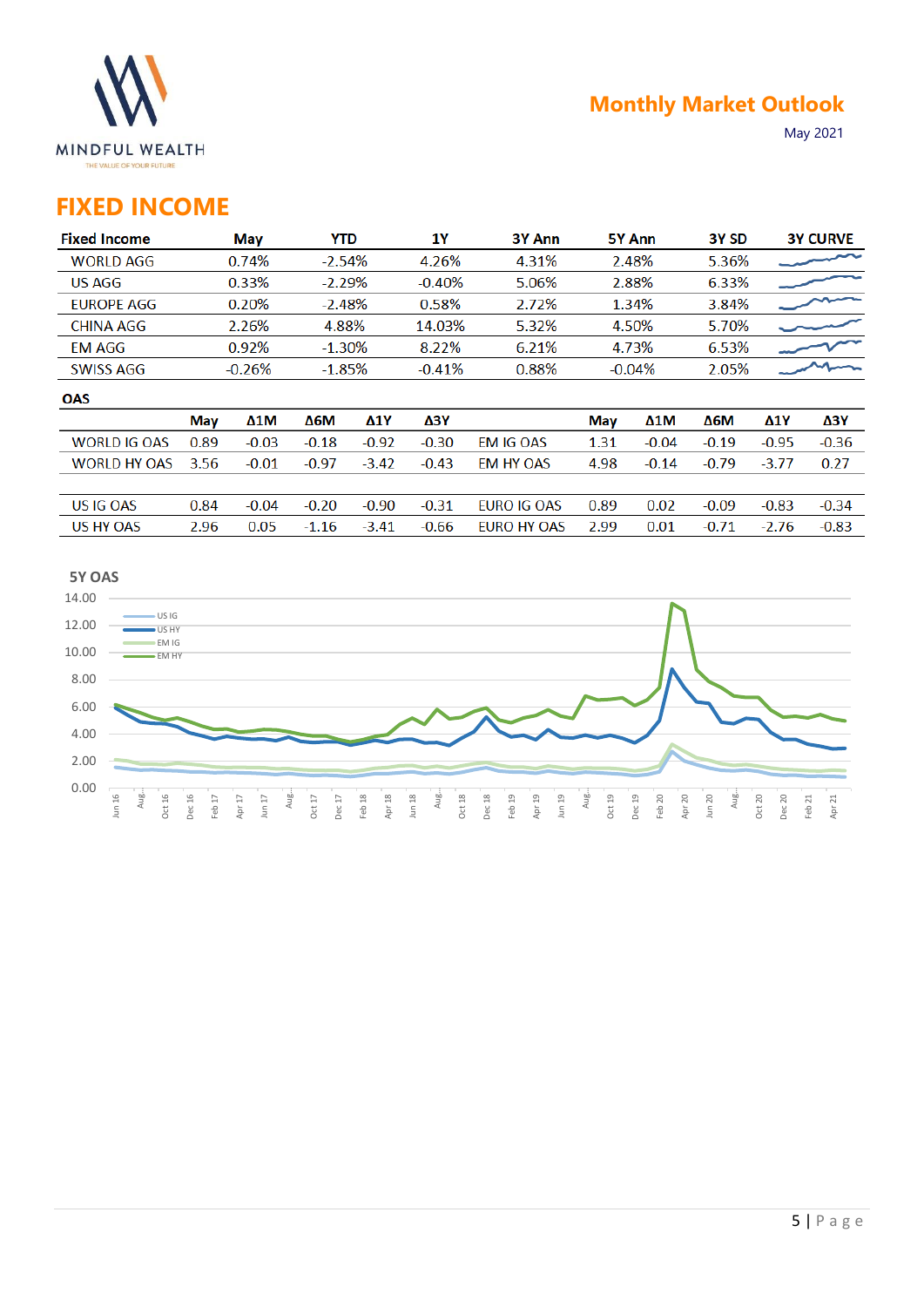

### **FX & COMMODITIES**

| <b>Commodities</b>              | May      | YTD            | 1Y           | 3Y Ann           | 5Y Ann        | 3Y SD         | <b>3Y Curve</b> |
|---------------------------------|----------|----------------|--------------|------------------|---------------|---------------|-----------------|
| <b>BBG</b> Index                | 2.73%    | 18.94%         | 46.22%       | 2.05%            | 2.03%         | 9.11%         |                 |
| <b>BBG Energy</b>               | 3.28%    | 29.74%         | 41.38%       | $-12.89%$        | $-5.86%$      | 27.15%        |                 |
| <b>BBG Agri &amp; Livestock</b> | $-0.32%$ | 19.45%         | 59.19%       | 4.92%            | $-0.20%$      | 11.62%        |                 |
| <b>BBG Soft</b>                 | 5.33%    | 16.66%         | 52.23%       | 0.71%            | $-4.69%$      | 9.37%         |                 |
| <b>BBG Precious Metals</b>      | 7.81%    | 1.31%          | 14.28%       | 13.08%           | 6.32%         | 15.94%        |                 |
| <b>BBG Industrial Metals</b>    | 3.84%    | 21.46%         | 64.85%       | 6.97%            | 11.71%        | 12.63%        |                 |
|                                 | May      | YTD            | 1Y           | 3Y Ann           | S-Term        | M-Term        | <b>3Y CURVE</b> |
| <b>BBG</b> Gold                 | 7.66%    | 0.06%          | 6.21%        | 11.90%           | 1750-1850     | 1800-1900     |                 |
| <b>BBG Brent Crude</b>          | 3.21%    | 36.32%         | 75.67%       | $-3.49%$         | 67-75         | 70-80         |                 |
|                                 |          |                |              |                  |               |               |                 |
| <b>Currencies</b>               | May      | <b>1M HIGH</b> | <b>1MLOW</b> | 1M <sub>SD</sub> | S-Term        | M-Term        | <b>1M CURVE</b> |
| EUR/USD                         | 1.2227   | 1.225          | 1.2005       | 0.61%            | 1.17-1.22     | 1.18-1.22     |                 |
| USD/JPY                         | 109.58   | 109.67         | 108.6        | 0.27%            | 107-112       | 107-112       |                 |
| GBP/USD                         | 1.4212   | 1.419          | 1.3815       | 0.86%            | 1.37-1.42     | 1.38-1.43     |                 |
| USD/CHF                         | 0.8989   | 0.9137         | 0.8955       | 0.65%            | $0.89 - 0.94$ | $0.90 - 0.95$ |                 |
| USD/CNY                         | 6.3701   | 6.4749         | 6.4166       | 0.29%            | 6.42-6.52     | 6.38-6.48     |                 |
| USD/SGD                         | 1.3217   | 1.3366         | 1.3245       | 0.28%            | 1.32-1.36     | 1.31-1.35     |                 |
|                                 |          |                |              |                  |               |               |                 |

# **FX & COMMODITIES VIEW**

Crude oil spot prices recorded a good performance in May, rising around 6% on average month on month, to settle at multi-month highs amid stronger physical oil market fundamentals. The OPEC reference basket increased by \$3.67 to stand at \$66.91/B. Refiners in Asia Pacific and Europe showed higher buying interests on the expectation of further recovery of oil demand in the approach of the summer driving season. In the States, continued recovery in refinery runs and declining crude stock also provided support to the prices.

The dollar index turned negative for the year as America's bumpy road to recovery reinforced the Fed's lowrate path. In contrast to the US dollar, the Euro was not impacted by inflationary pressures, with less intense price rises in the euro area than North America or Eastern Europe. It remained strong in May on the back of a stronger outlook in Europe due to increased vaccinations and easing of lockdown measures. GBP climbed close to a three-year high in the month of May as strong economic data showed the UK recovery is in full swing. Despite concerns about the Indian variant of corona virus, the UK economy continued to gradually reopen.

Energy commodities prices rose strongly in May with across the board increases in crude oil, coal and natural gas. Coal prices increased gradually over the month on the back of warmer than average weather in Northeast Asia, as well as supply disruptions.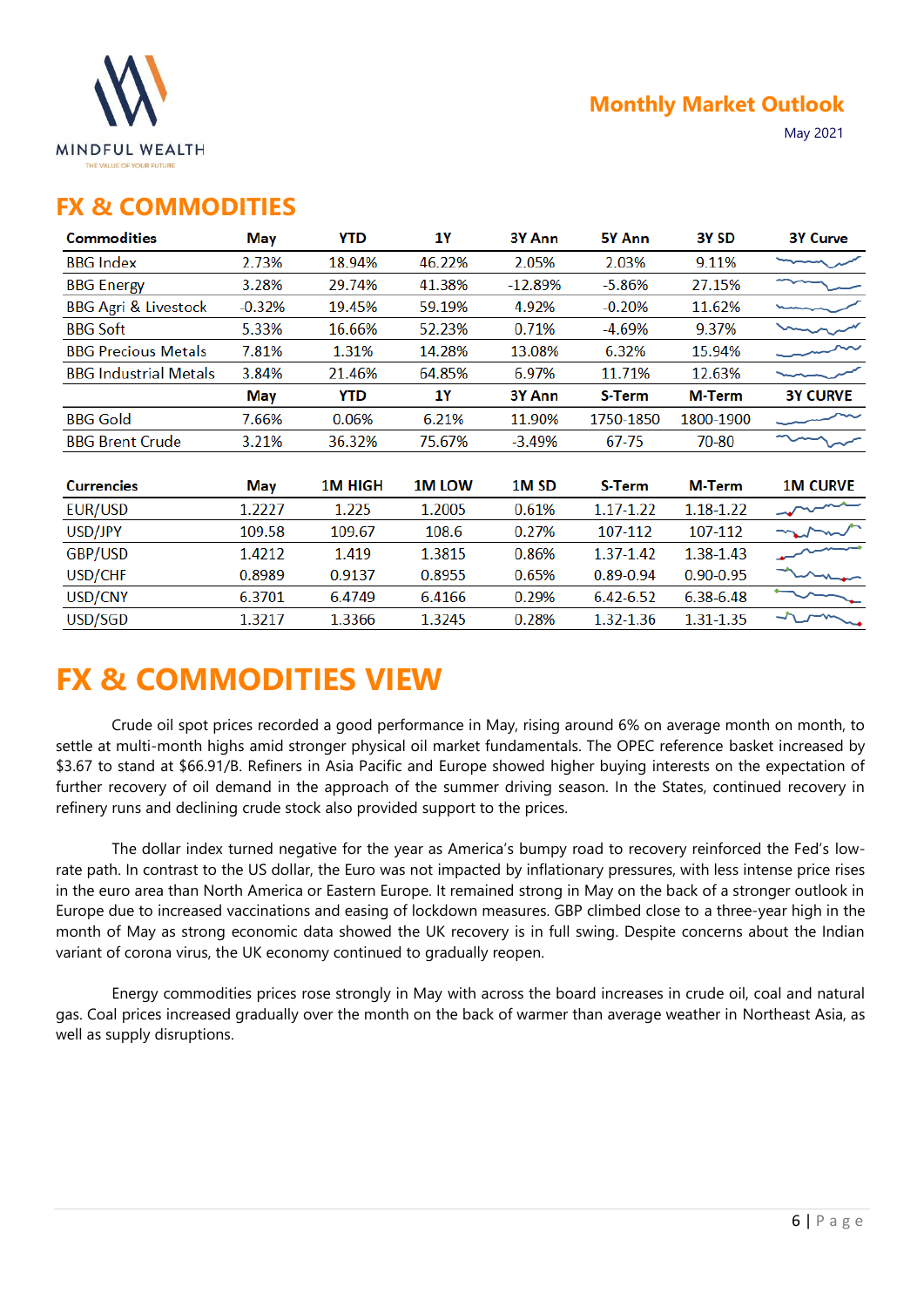

### **THEME OF THE MONTH** 'Cyberwarfare', how nations attack without bombs or bullets.

Russia, Iran, China and the United States are among the world's leading practitioners of cyberwarfare which includes state-on-state hacking to gain strategic or military advantage by disrupting or destroying data or physical infrastructure. Unlike combat with bullets and bombs, cyberwarfare is waged almost entirely with stealth operating behind the shadows, so it's hard to track and predict when and where it's occurring, or whether full-scale cyberwar is on the horizon. The Council on Foreign Relations says 34 nations are suspected of sponsoring cyberattacks since 2005.

Cyberwarfare is the use of digital attacks to attack a nation, causing similar damage in contrast to actual military warfare, such as infecting the computer network with viruses or Trojans, holding it hostage with ransomware, disabling it with a flood of (a denial-ofservice attack) or stealing data.

There is significant debate among experts regarding the definition of cyberwarfare, and even if such a thing exists. One view is that the term "cyberwarfare" is a misnomer, since no offensive cyber actions to date could be described as act of war. An alternative view is that "cyberwarfare" is a suitable label for cyber-attacks which cause physical damage to people and objects in the real world.

An attack that disables essential services, such as telecommunications or electricity, might raise suspicions that a state or countries was behind it. Even disinformation campaigns, such as Russia's targeting the 2016 U.S. president election, can be thought of as a softer but still damaging type of cyberwarfare. The most notable example would be the Stuxnet attack that became public and is generally agreed to be an act of cyberwarfare. It was discovered in year 2010 and involved sophisticated computer codes that destroyed as many as 1000 nuclear centrifuges in Iran. The New York Times reported that this was a joint operation between the U.S. and Israel code-named Olympic Games.

The most recent and largest event in the year of 2021 would be the Cyber-attack which hits the world's largest meat supplier JBS. Computer networks at JBS were hacked, forcing to halt cattle-slaughtering operations at 13 of its meat processing plants. JBS confirmed the payment in a statement following a cyberattack attributed to the Russian-speaking ransomware gang "REvil." The company ultimately paid the ransom in cryptocurrency in order to prevent further disruptions of the meat plants, mitigating potential damage to the food supply.

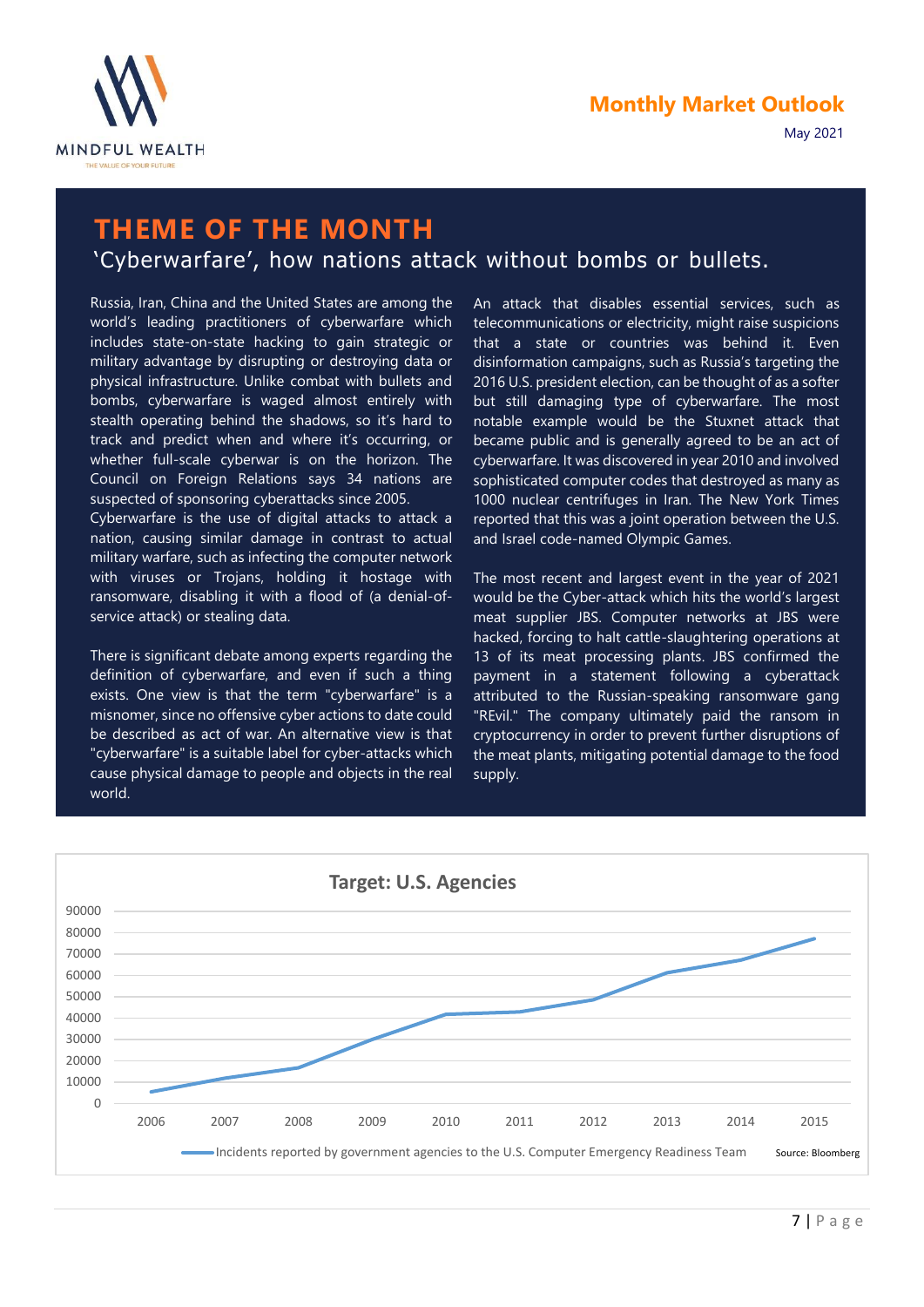

### **Monthly Market Outlook**

May 2021

| Date  | <b>Country</b>       | <b>Event</b>                         | <b>Period</b> | Surv(M)                                       | <b>Actual</b>            | Prior    | <b>Revised</b>                                |
|-------|----------------------|--------------------------------------|---------------|-----------------------------------------------|--------------------------|----------|-----------------------------------------------|
| 06/22 | <b>United States</b> | <b>Existing Home Sales</b>           | May           | 5.72m                                         | $-$                      | 5.85m    |                                               |
| 06/23 | Japan                | Jibun Bank Japan PMI Mfg             | Jun P         |                                               | $-$                      | 53       | $-$                                           |
| 06/23 | France               | Markit France Manufacturing PMI      | Jun P         | 59                                            | --                       | 59.4     | --                                            |
| 06/23 | Greece               | Markit/BME Germany Manufacturing PMI | Jun P         | 63                                            | $- -$                    | 64.4     | $-1$                                          |
| 06/23 | Eurozone             | Markit Eurozone Manufacturing PMI    | Jun P         | 62.3                                          | $\overline{\phantom{a}}$ | 63.1     | --                                            |
| 06/23 | United Kingdom       | Markit UK PMI Manufacturing SA       | Jun P         | 64                                            | $-$                      | 65.6     |                                               |
| 06/23 | <b>United States</b> | <b>MBA Mortgage Applications</b>     | <b>Jun 18</b> | $-\,-$                                        | $\overline{\phantom{m}}$ | 4.2%     | --                                            |
| 06/23 | <b>United States</b> | Markit US Manufacturing PMI          | Jun P         | 61.5                                          | $-$                      | 62.1     | $-$                                           |
| 06/23 | <b>United States</b> | <b>New Home Sales</b>                | May           | 867k                                          | $- -$                    | 863k     | --                                            |
| 06/24 | Russia               | <b>Industrial Production YoY</b>     | May           | 10.5%                                         | $- -$                    | 7.2%     | --                                            |
| 06/24 | Greece               | <b>IFO Expectations</b>              | Jun           | 103.6                                         | $-\, -$                  | 102.9    |                                               |
| 06/24 | Greece               | <b>IFO Business Climate</b>          | Jun           | 100.7                                         | $-$                      | 99.2     | --                                            |
| 06/24 | United Kingdom       | Bank of England Bank Rate            | <b>Jun 24</b> | 0.100%                                        | $\overline{\phantom{a}}$ | 0.100%   | --                                            |
| 06/24 | <b>United States</b> | Wholesale Inventories MoM            | May P         | 0.8%                                          | $- -$                    | 0.8%     | --                                            |
| 06/24 | <b>United States</b> | Durable Goods Orders                 | May P         | 2.7%                                          | $-\, -$                  | $-1.3%$  | $- -$                                         |
| 06/24 | <b>United States</b> | <b>GDP Annualized QoQ</b>            | 1QT           | 6.4%                                          | $-$                      | 6.4%     | --                                            |
| 06/24 | <b>United States</b> | <b>Initial Jobless Claims</b>        | <b>Jun 19</b> | 380k                                          | $-$                      | 412k     | --                                            |
| 06/24 | Russia               | <b>Gold and Forex Reserve</b>        | <b>Jun 18</b> |                                               | $\overline{\phantom{a}}$ | 604.8b   | --                                            |
| 06/25 | Japan                | Tokyo CPI Ex-Fresh Food YoY          | Jun           | $-0.1%$                                       | $\overline{\phantom{m}}$ | $-0.2%$  | --                                            |
| 06/25 | Eurozone             | M3 Money Supply YoY                  | May           | 8.5%                                          | --                       | 9.2%     | --                                            |
| 06/25 | Italy                | Consumer Confidence Index            | Jun           | 112                                           | $\overline{\phantom{a}}$ | 110.6    | --                                            |
| 06/25 | Italy                | Manufacturing Confidence             | Jun           | 112                                           | --                       | 110.2    | --                                            |
| 06/25 | <b>United States</b> | Personal Income                      | May           | $-2.5%$                                       | $-\,-$                   | $-13.1%$ | $\overline{\phantom{a}}$                      |
| 06/25 | <b>United States</b> | Personal Spending                    | May           | 0.4%                                          | $-\,-$                   | 0.5%     | --                                            |
| 06/25 | <b>United States</b> | U. of Mich. Sentiment                | Jun F         | 86.5                                          | $\overline{\phantom{m}}$ | 86.4     | --                                            |
| 06/28 | United Kingdom       | Nationwide House PX MoM              | Jun           | $- -$                                         | --                       | 1.8%     | --                                            |
| 06/28 | United Kingdom       | Nationwide House Px NSA YoY          | Jun           | $- \, -$                                      | $-\, -$                  | 10.9%    | --                                            |
| 06/29 | Japan                | Jobless Rate                         | May           | $-$                                           | $\overline{\phantom{a}}$ | 2.8%     | $\mathord{\hspace{1pt}\text{--}\hspace{1pt}}$ |
| 06/29 | Japan                | Job-To-Applicant Ratio               | May           | $- -$                                         | $-\, -$                  | 1.09     | --                                            |
| 06/29 | United Kingdom       | Mortgage Approvals                   | May           | $\overline{\phantom{m}}$ .                    | --                       | 86.9k    | $\mathord{\hspace{1pt}\text{--}\hspace{1pt}}$ |
| 06/29 | Greece               | <b>CPI MoM</b>                       | Jun P         | $- -$                                         | $- \, -$                 | 0.5%     |                                               |
| 06/29 | Greece               | CPI YoY                              | Jun P         |                                               | $\overline{\phantom{a}}$ | 2.5%     | --                                            |
| 06/29 | <b>United States</b> | Conf. Board Consumer Confidence      | Jun           | 118.5                                         | $-\, -$                  | 117.2    |                                               |
| 06/30 | Japan                | <b>Industrial Production MoM</b>     | May P         | $\mathord{\hspace{1pt}\text{--}\hspace{1pt}}$ | $-$                      | 2.9%     | --                                            |
| 06/30 | United Kingdom       | <b>GDP QoQ</b>                       | 1QF           | $-\,-$                                        | $\qquad \qquad -$        | $-1.5%$  | --                                            |
| 06/30 | United Kingdom       | <b>GDP YoY</b>                       | 1QF           | --                                            | --                       | $-6.1%$  | --                                            |
| 06/30 | France               | <b>CPI YoY</b>                       | Jun P         | $-\,-$                                        | $\overline{\phantom{m}}$ | 1.4%     |                                               |
| 06/30 | Greece               | Unemployment Change (000's)          | Jun           | $\overline{\phantom{m}}$ .                    | $-\,-$                   | $-15.0k$ | --                                            |
| 06/30 | Italy                | CPI EU Harmonized MoM                | Jun P         | $-\, -$                                       | $\overline{\phantom{m}}$ | 0.0%     | $-0.1%$                                       |
| 06/30 | Italy                | CPI EU Harmonized YoY                | Jun P         | $\mathord{\hspace{1pt}\text{--}\hspace{1pt}}$ | $-\,-$                   | 1.2%     |                                               |
| 06/30 | <b>United States</b> | <b>MBA Mortgage Applications</b>     | <b>Jun 25</b> | $\overline{\phantom{m}}$                      | --                       |          |                                               |
| 06/30 | <b>United States</b> | ADP Employment Change                | Jun           | 495k                                          | $- -$                    | 978k     | $- -$                                         |
| 06/30 | Canada               | <b>GDP MoM</b>                       | Apr           |                                               | --                       | 1.1%     |                                               |
| 06/30 | <b>United States</b> | MNI Chicago PMI                      | Jun           | 70                                            | --                       | 75.2     | --                                            |